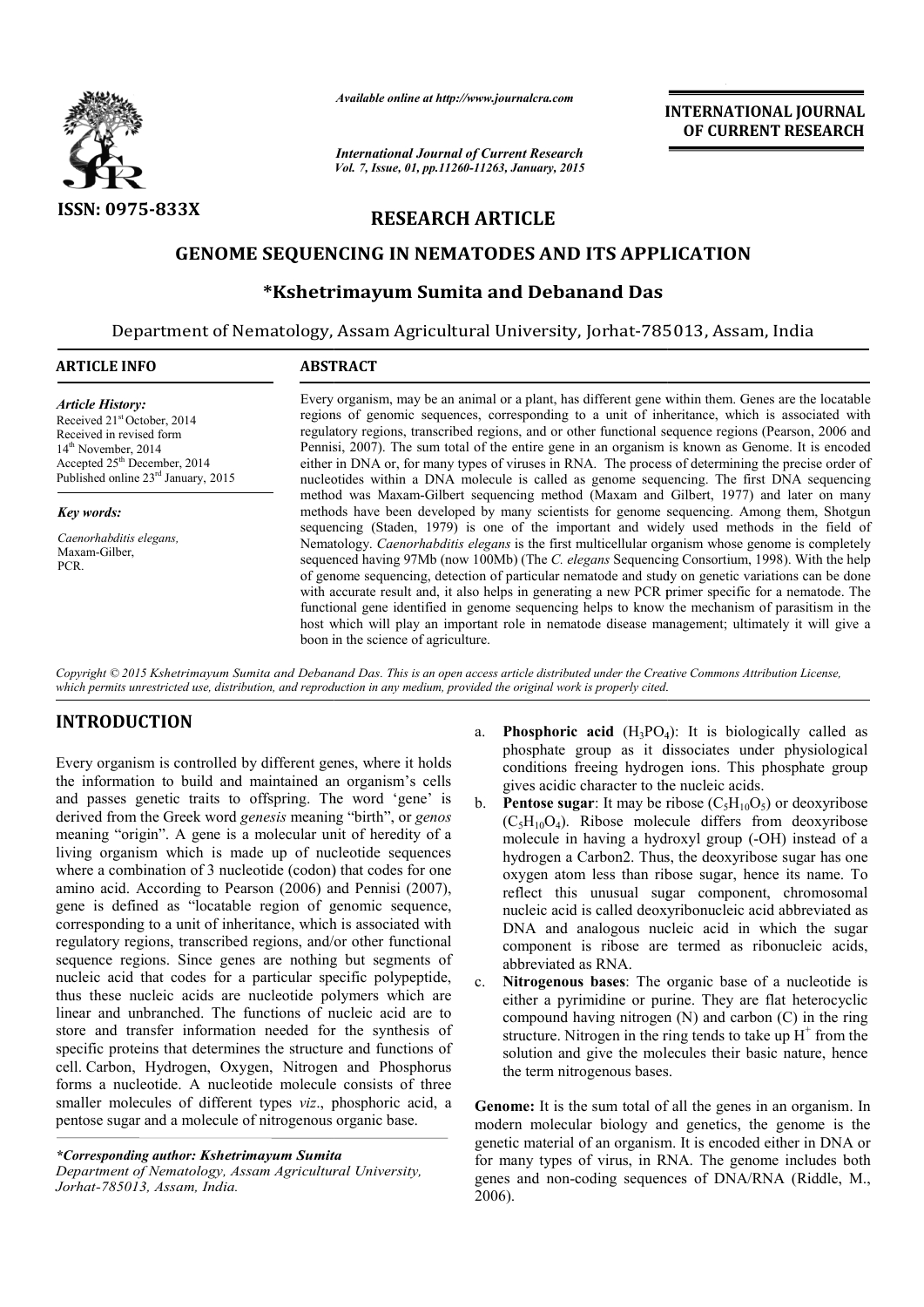The term "genome" was coined by Hans Karl Albert Winkler, who is a professor of Botany at University of Hamburg in 1920. The dictionary meaning of 'genome' is blend of gene and chromosome.

### **GENOME SEQUENCING/ DNA sequencing**

It is the process of determining the precise order of nucleotide within a DNA molecule. It includes any method or technology that is used to determine the sequence of individual gene, large genetic region (operons), full chromosomes or entire genome and order of four bases in a strand of DNA.

#### **History of genome sequencing**

| Year      | Development of genome sequencing                            |
|-----------|-------------------------------------------------------------|
| 1869      | Meischer discovered DNA                                     |
| 1940      | Avery propose DNA as "genetic material"                     |
| 1950-1960 | Discovery of DNA structure by Watson and Crick (1953)       |
| 1970-1980 | Development of Maxam-Gilbert sequencing by Maxam and        |
|           | Gilbert (1977)                                              |
|           | Development of Sanger sequencing by Federick Sanger (1977)  |
|           | Development of Shotgun sequencing by Staden (1979)          |
| 1981-1990 | Polymerase chain reaction (PCR) by Kary Mullis (1983)       |
| 1991-2000 | 454 Pyrosequencing developed by Mostafa Ronaghi and Pal     |
|           | Nyren (1996)                                                |
| 2001-2010 | Solexa or Illumina sequencing (2006) by Balasubramanium and |
|           | Klenerman                                                   |

There are different methods of genome sequencing *viz*., Maxam-Gilbert sequencing (Chemical sequencing), Chaintermination method (Sanger sequencing), Shotgun sequencing, Bridge PCR, Massively parallel signature sequencing (MPSS), Polony sequencing, 454 pyrosequencing, Illumina (Solexa) sequencing, Solid sequencing, Ion Torrent semiconductor sequencing, DNA nanoball sequencing, Heliscope single molecule sequencing, Single molecule real time (SMRT) sequencing, Nanopore DNA sequencing, Tunnelling currents DNA sequencing, Sequencing by hybridization, Sequencing with mass spectrometry, Microfluidie Sanger sequencing, Microscopy- based techniques, RNAP sequencing, *in vitro* high-throughput sequencing etc. Out of these sequencing methods, the most widely used methods for genome sequencing are Sanger sequencing, Shotgun sequencing, 454sequencing (pyrosequencing), Illumina (Solexa) sequencing and Bridge PCR sequencing. Among these four sequencing method, Shotgun sequencing is commonly used in the field of Nematology.

## **Shotgun sequencing**

It is a sequencing method designed for analysis of DNA sequences longer than 1000base pairs, up to and including entire chromosomes. This method requires the target DNA to be broken into random fragments. The broken fragments are then; clone so that sequencing can be done. After sequencing individual fragments, the sequences reassembled on the basis of their overlapping regions (Staden, 1979).

### **Steps of cloning**

- 1. Isolation of desired Genomic DNA
- 2. Amplification: to produce many exact copies of desired DNA
- 3. Gel electrophoresis to detect the presence / absence of DNA, size and quality of DNA.
- 4. Selection of good vector for cloning
- 5. Digestion/ restriction of vector- breaking of certain part of vector are done by digestion enzyme (ECoR1, Hind 1, Hind III etc.) so that desired DNA can be inserted
- 6. Insert of desired DNA in the vector.
- 7. Ligation- it is the process to join the cut ends of vector after DNA is inserted using ligase enzymes
- 8. Transformation- it is the change of vector host. After the entry of desired DNA, the vector cell detoriates so, the inserted DNA is transfer to another host (specially used vector = *Escherichia coli*) known as competent cell, and are grown in suitable media. Lastly, screening is done using Blue-White method so as to check whether the clone is transformed or not. White colony  $=$  cell transformed; Blue colony  $=$  cell not transformed.

## **After Sequencing is completed, it may be stored in Gene bank**

Gene bank is an open access, sequence database annotated collection of all publicly available nucleotide sequences and their protein translations.

### **Genome sequencing completed**

| Organism<br>type | Organism                         | Genome<br>size    | Note                                                                                              |
|------------------|----------------------------------|-------------------|---------------------------------------------------------------------------------------------------|
| Virus            | Bacteriophage<br>MS <sub>2</sub> | 3.5kb             | First sequence RNA genome<br>(Fiers <i>et al.</i> , 1976)                                         |
| Virus            | Phage $\Phi$ -X174               | 5.4kb             | First sequence DNA genome<br>(Sanger et al., 1977)                                                |
| Bacterium        | Hamophilus<br>influenzae         | 1.8M <sub>b</sub> | First genome of living<br>organism sequence<br>(Fleischmann, et al., 1995)                        |
| Plant            | Arabidopsis<br>thaliana          | 157Mb             | First plant genome<br>sequence (Greihuber, et al.,<br>2000)                                       |
| Moss             | Physcomitrella<br>patens         | 480Mb             | First genome of a<br>bryophytes sequence (Lang,<br>et al., 2008)                                  |
| Yeast            | Saccharomyces<br>cerevisiae      | 12.1Mb            | First eukaryotic genome<br>sequence, 1996                                                         |
| Nematode         | Caenorhabditis<br>elegans        | 100M <sub>b</sub> | First multicellular organism<br>genome sequence, The<br>C. elegans Sequencing<br>Consortium, 1998 |
| Nematode         | Meloidogyne<br>hapla             | 54Mb              | Smallest nematode genome<br>completed (Opperman et al.,<br>2008)                                  |

# **Nematode**

Nematodes are lower invertebrates, highly diversified, perhaps the most numerous multicellular animals on the earth. Generally, they are found in marine and fresh waters (freeliving nematodes) or in soil. They occur at the bottom of the lakes, rivers, at enormous depths in the ocean and all types of soil. Some species can survive temperature constantly below freezing point while, others live in the waters of hot springs and, still others can withstand complete dryness on the surface of rocks during hot summer, reviving again with the onset of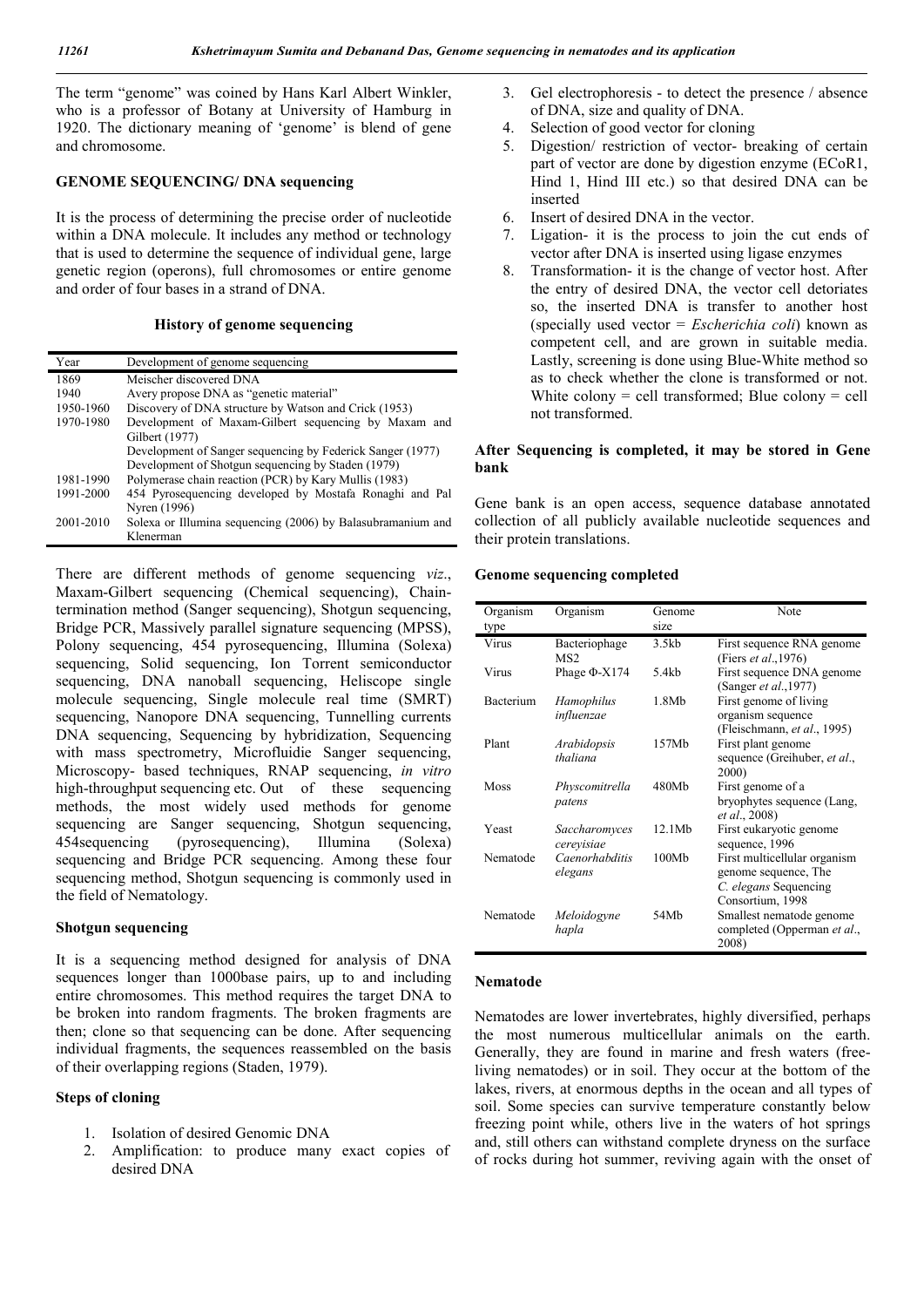the rainy season. A very large number of species are parasites of different kinds of plants and animals. The parasitic species are of considerable agricultural, clinical and veterinary importance as pests of plants and parasites of man and livestock. Some species of nematodes are microphagous, saprophagous, and many species are herbivorous or phytophagous obtaining nourishment directly from plants. The word "nematode" is derived from the Greek words, *nema* means "threads", and *oides* meaning "form". Nematode is defined as triploblastic, bilaterally symmetrical, unsegmented, pseudocoelomate animal lacking respiratory and circulatory system.

# **Some basic information on genomic status of** *C. elegans***,**  *M. hapla* **and** *Brugia malayi*

(Smant *et al*., 1998)

(*C. elegans* =free-living; *M. hapla* =phytonematodes; *Brugia malayi* = human parasitic nematode)

|                      | C. elegans | M. hapla | Brugia malayi |
|----------------------|------------|----------|---------------|
| Genome size, Mb      | 100        | 54       | 90-95         |
| Sequence coverage, % | 100        | 99.2     | 76.5          |
| Gene density         | 235        | 270      | 162           |
| Exon per gene        |            |          |               |
| $G + C, \%$          | 35.4       | 274      | 30.5          |
| Chromosomes          |            | 16       |               |
| Predicted proteins   | 23,662     | 16.676   | 11.500        |

#### **Application of genome sequencing in nematodes**

- a. Identification of particular nematode
- b. Study of genetic variation
- c. Identification of functional gene
- d. Role in disease management

#### **Identification of particular nematode**

Identification of nematode can be done by both conventional as well as non-conventional method. To identify a particular nematode, disease sample should be collected which contain soil and plant roots. After collection (for non-conventional) we have to go for certain steps, they are as follows:

- 1. Nematode sample
- 2. Isolation of DNA
- 3. Gel electrophoresis for genomic DNA
- 4. PCR
- 5. Gel electrophoresis
- 6. Partial Sequencing
- 7. Data analysis
- 8. Phylogenetic tree

#### **Study of genetic variation**

It can also be done by conventional method based on host differential, but accurate result can be obtained when we go for conventional followed by non-conventional method. The steps required for this are:

- 1. Nematode sample
- 2. Isolation of DNA
- 3. Gel electrophoresis for genomic DNA
- 4. PCR
- 5. Gel electrophoresis
- 6. Data analysis
- 7. Phylogenetic tree

#### **Identification of functional gene (Plant-parasitic nemtode)**

Most of the plant parasitic nematode under the class Secernentea has three glands present in the basal bulb of esophagus, one dorsal and two sub-ventral glands. Earlier during 1990s, it was thought that the location of the dorsal gland valve near the stylet knobs readily allows dorsal gland cell secretions to be released through the stylet. Labeling of stylet secretions produced by adult females of *M. incognita* with a monoclonal antibody specific for dorsal gland granules (Hussey *et al*., 1990) and video-enhanced observation of nematode secretory activity *in vivo* (Wyss and Zunke, 1986) provide evidence that dorsal gland cell secretions can be released through stylet of plant parasitic nematodes. In contrast, the release of secretory proteins from the sub-ventral gland cells into the esophageal lumen directly behind the triaradiate pump chamber in the metacarpus and the rigid and circular lumen of the esophagus anterior to the pump chamber was considered to restrict anterior flow of sub-ventral secretion (Doncaster, 1971). Therefore, secretions of the sub-ventral gland cell were originally thought to pass only posterior in the esophageal lumen to the intestine to function in intracorporeal digestion.

With recent discoveries of genes present in the sub-ventral glands, it has been confirmed that not only dorsal gland plays important role, sub-ventral gland is also responsible in early parasitism.

Following are some of the genes responsible in early parasitism present in both sub-ventral and dorsal glands of root knot and cyst nematodes (Hussey *et al*., 2002).

- 1. *Hg-eng-1* and *Gr-eng-1* expressed in sub-ventral gland (*Heterodera glysine* and *Globodera rostochiensis* respt.*)* is responsible in plant/host cell wall disintegration.
- 2. *Mj-cm-1* expressed in sub-ventral glands of parasitic *Meloidogyne javanica* is responsible in alteration of cell wall, hormone as well as defense compound in plant
- 3. *Mi-cbp-1* expressed in sub-ventral gland of *M. incognita* is responsible in modification of plant cell**.**
- 4. *Mi-msp-1* expressed in dorsal gland of *M. incognita* plays important role in early parasitism

## **Identification of functional gene (Free-living nematode)**

Free-living nematodes are those types of nematodes that is non-parasitic to plants. They feed on other micro-organisms that dwells in the soil ecosystem. With the help of genome sequencing, many genes have been identified from *Caenorhabditis elegans* which is also known as biological model organism. Following are some of the functional genes that have been identified.

- 1. *nuc*-1= nuclease deficient, degradation of cell corpes
- 2. *ced*-1 and *ced-*2 = removal of cell corpse